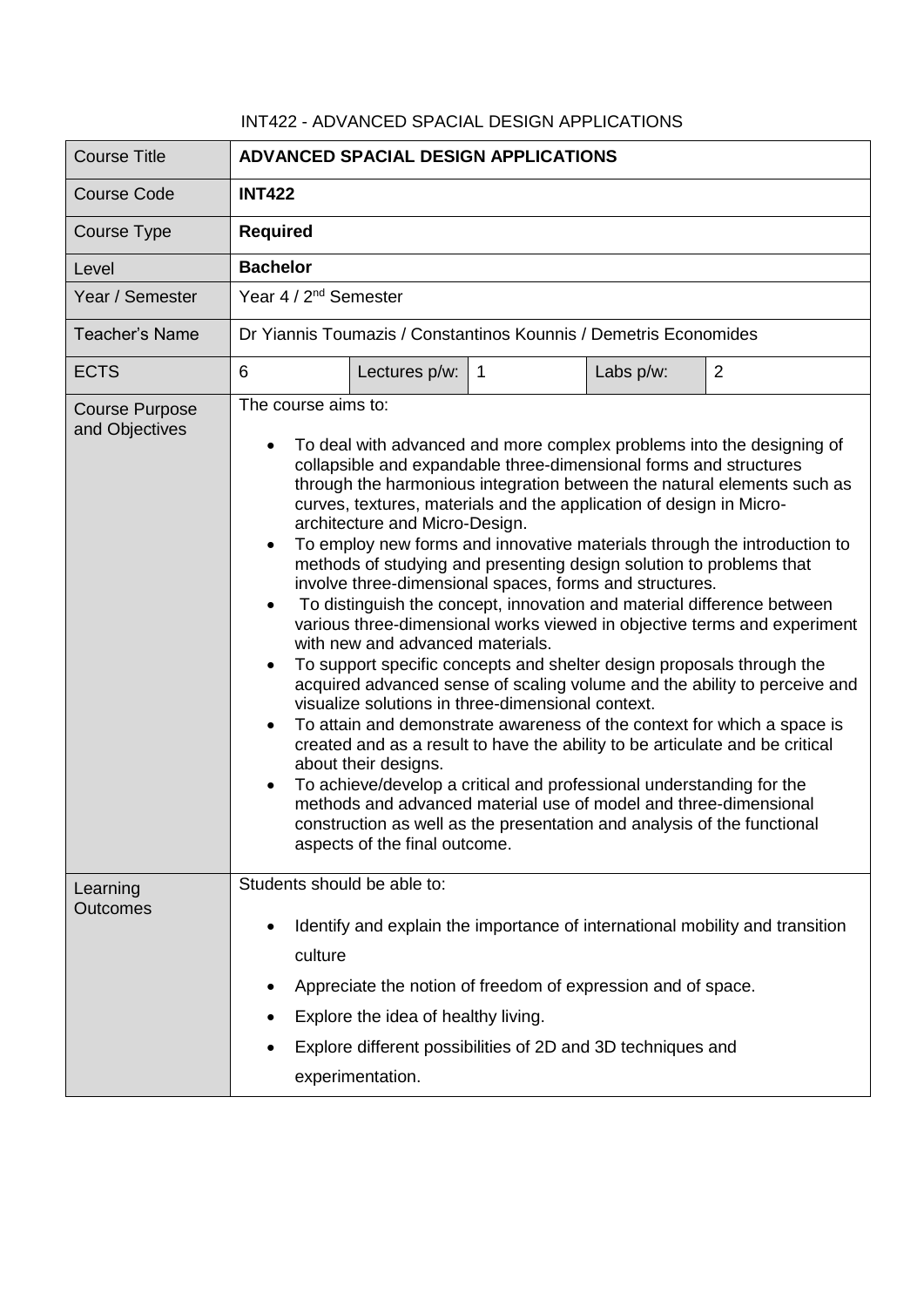|                         | Comprehend Micro-Architecture and Macro-Design in relation to mobility                                                                                                                                                                                                                                                                                                                                                                                                                                                                                                                                                                                                                                                                                                                                                                                                                                                                                                                                                                                                                                                                                                                               |                |                                                                               |  |
|-------------------------|------------------------------------------------------------------------------------------------------------------------------------------------------------------------------------------------------------------------------------------------------------------------------------------------------------------------------------------------------------------------------------------------------------------------------------------------------------------------------------------------------------------------------------------------------------------------------------------------------------------------------------------------------------------------------------------------------------------------------------------------------------------------------------------------------------------------------------------------------------------------------------------------------------------------------------------------------------------------------------------------------------------------------------------------------------------------------------------------------------------------------------------------------------------------------------------------------|----------------|-------------------------------------------------------------------------------|--|
|                         | and alternative lifestyle, free from constrains and habits. Notions of                                                                                                                                                                                                                                                                                                                                                                                                                                                                                                                                                                                                                                                                                                                                                                                                                                                                                                                                                                                                                                                                                                                               |                |                                                                               |  |
|                         | expandable and collapsible spaces.                                                                                                                                                                                                                                                                                                                                                                                                                                                                                                                                                                                                                                                                                                                                                                                                                                                                                                                                                                                                                                                                                                                                                                   |                |                                                                               |  |
|                         | Explore alternative design projects that provide protection and survival for                                                                                                                                                                                                                                                                                                                                                                                                                                                                                                                                                                                                                                                                                                                                                                                                                                                                                                                                                                                                                                                                                                                         |                |                                                                               |  |
|                         | the socially marginalized.                                                                                                                                                                                                                                                                                                                                                                                                                                                                                                                                                                                                                                                                                                                                                                                                                                                                                                                                                                                                                                                                                                                                                                           |                |                                                                               |  |
|                         | Comprehend the importance of new materials and mechanisms focusing                                                                                                                                                                                                                                                                                                                                                                                                                                                                                                                                                                                                                                                                                                                                                                                                                                                                                                                                                                                                                                                                                                                                   |                |                                                                               |  |
|                         | on properties, innovations and applications.                                                                                                                                                                                                                                                                                                                                                                                                                                                                                                                                                                                                                                                                                                                                                                                                                                                                                                                                                                                                                                                                                                                                                         |                |                                                                               |  |
|                         | Experiment with new materials focusing on production and possible uses.<br>Transportation of units research.<br>Develop their research skills, analysis and synthesis of a concept.<br>Present and critically analyse evaluate complex design concepts and<br>solutions to various design problems.                                                                                                                                                                                                                                                                                                                                                                                                                                                                                                                                                                                                                                                                                                                                                                                                                                                                                                  |                |                                                                               |  |
|                         |                                                                                                                                                                                                                                                                                                                                                                                                                                                                                                                                                                                                                                                                                                                                                                                                                                                                                                                                                                                                                                                                                                                                                                                                      |                |                                                                               |  |
|                         |                                                                                                                                                                                                                                                                                                                                                                                                                                                                                                                                                                                                                                                                                                                                                                                                                                                                                                                                                                                                                                                                                                                                                                                                      |                |                                                                               |  |
|                         |                                                                                                                                                                                                                                                                                                                                                                                                                                                                                                                                                                                                                                                                                                                                                                                                                                                                                                                                                                                                                                                                                                                                                                                                      |                |                                                                               |  |
|                         |                                                                                                                                                                                                                                                                                                                                                                                                                                                                                                                                                                                                                                                                                                                                                                                                                                                                                                                                                                                                                                                                                                                                                                                                      |                |                                                                               |  |
|                         |                                                                                                                                                                                                                                                                                                                                                                                                                                                                                                                                                                                                                                                                                                                                                                                                                                                                                                                                                                                                                                                                                                                                                                                                      |                |                                                                               |  |
| Prerequisites           | <b>INT321</b>                                                                                                                                                                                                                                                                                                                                                                                                                                                                                                                                                                                                                                                                                                                                                                                                                                                                                                                                                                                                                                                                                                                                                                                        | Co-requisites: |                                                                               |  |
| <b>Course Content</b>   | <b>Course Content (Syllabus):</b><br>Introduction to methods of studying and presenting design concepts in three-<br>dimensional form. Students concentrate on design solution to problems that involve<br>making three-dimensional structures. Discussions about methods and materials will<br>include everything from fibreglass to hubcaps; whatever conveys the designer.<br>Exploration in advanced materials and methods of model construction. This project<br>is a pilot study on a small house, product of a mass production line, that can be<br>transferred from place to place (with the help of means like trucks, trains and ships),<br>but that can also transform to change both its interior and exterior space in order to<br>fulfil the user's needs. This house is addressed to a user, a modern nomad, who<br>for either work related or personal reasons is forced to travel alone or with his/her<br>family.<br><b>Studio Work:</b><br>Studio work is carried out involving the whole group and takes place within the<br>whole spectrum of the duration of the course as this is allocated on the weekly<br>schedule. Studio work also includes interim and final critiques. |                |                                                                               |  |
| Teaching<br>Methodology | The course is based on:<br>Practical workshops<br><b>Exercises</b><br>$\bullet$<br>subject<br>Student centred practical work-Personal research<br>Realization and manipulation in project work<br>٠                                                                                                                                                                                                                                                                                                                                                                                                                                                                                                                                                                                                                                                                                                                                                                                                                                                                                                                                                                                                  |                | Illustrated lectures, demonstrations and discussions on critical parts of the |  |